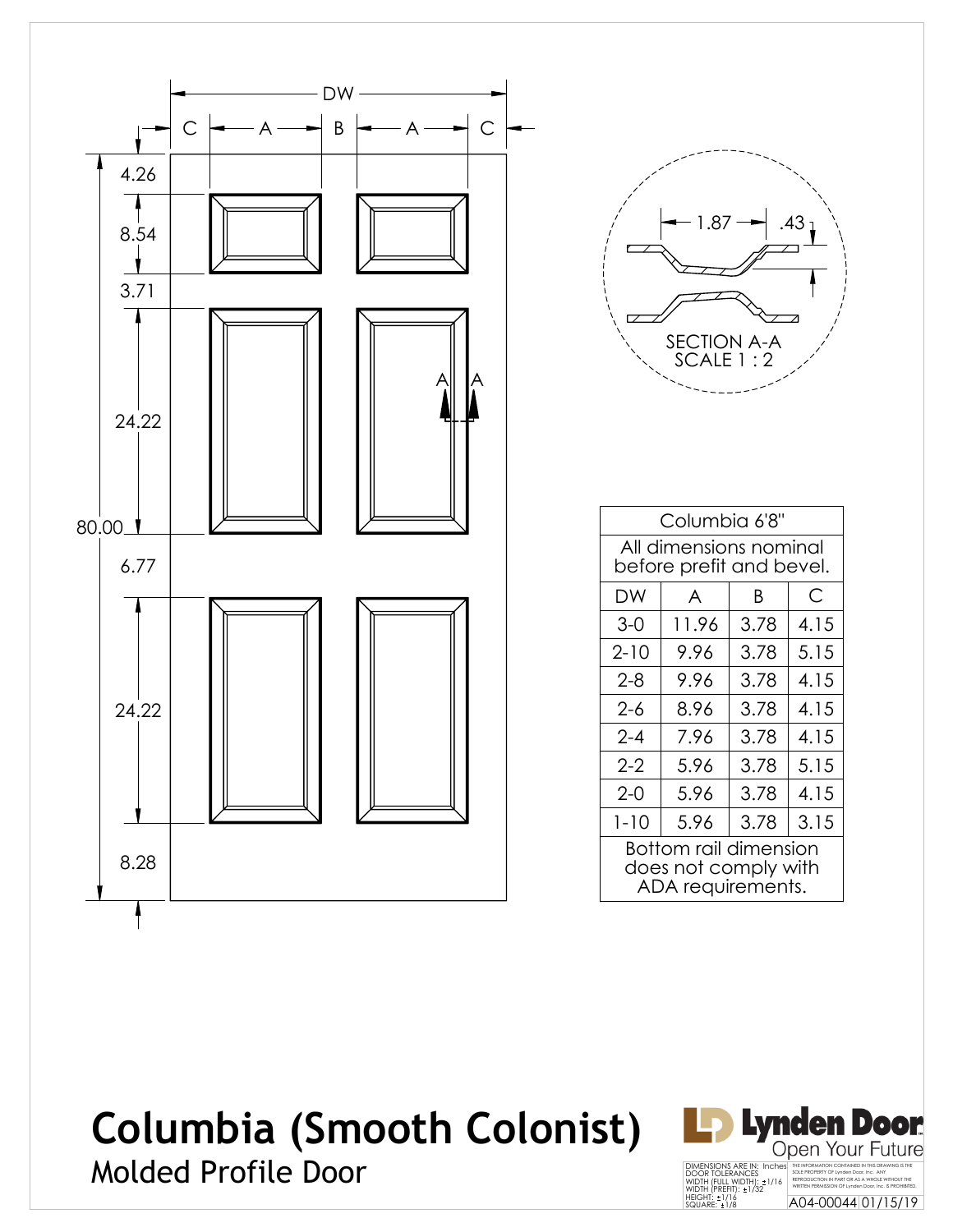



| Columbia 6'8"                                                             |        |  |  |  |  |
|---------------------------------------------------------------------------|--------|--|--|--|--|
| All dimensions nominal<br>before prefit and bevel.                        |        |  |  |  |  |
| DW                                                                        | R<br>A |  |  |  |  |
| $1 - 8$<br>11.96<br>4.02                                                  |        |  |  |  |  |
| 3.02<br>11.96<br>1-6                                                      |        |  |  |  |  |
| $1 - 4$<br>7.08<br>4.46                                                   |        |  |  |  |  |
| <b>Bottom rail dimension</b><br>does not comply with<br>ADA requirements. |        |  |  |  |  |

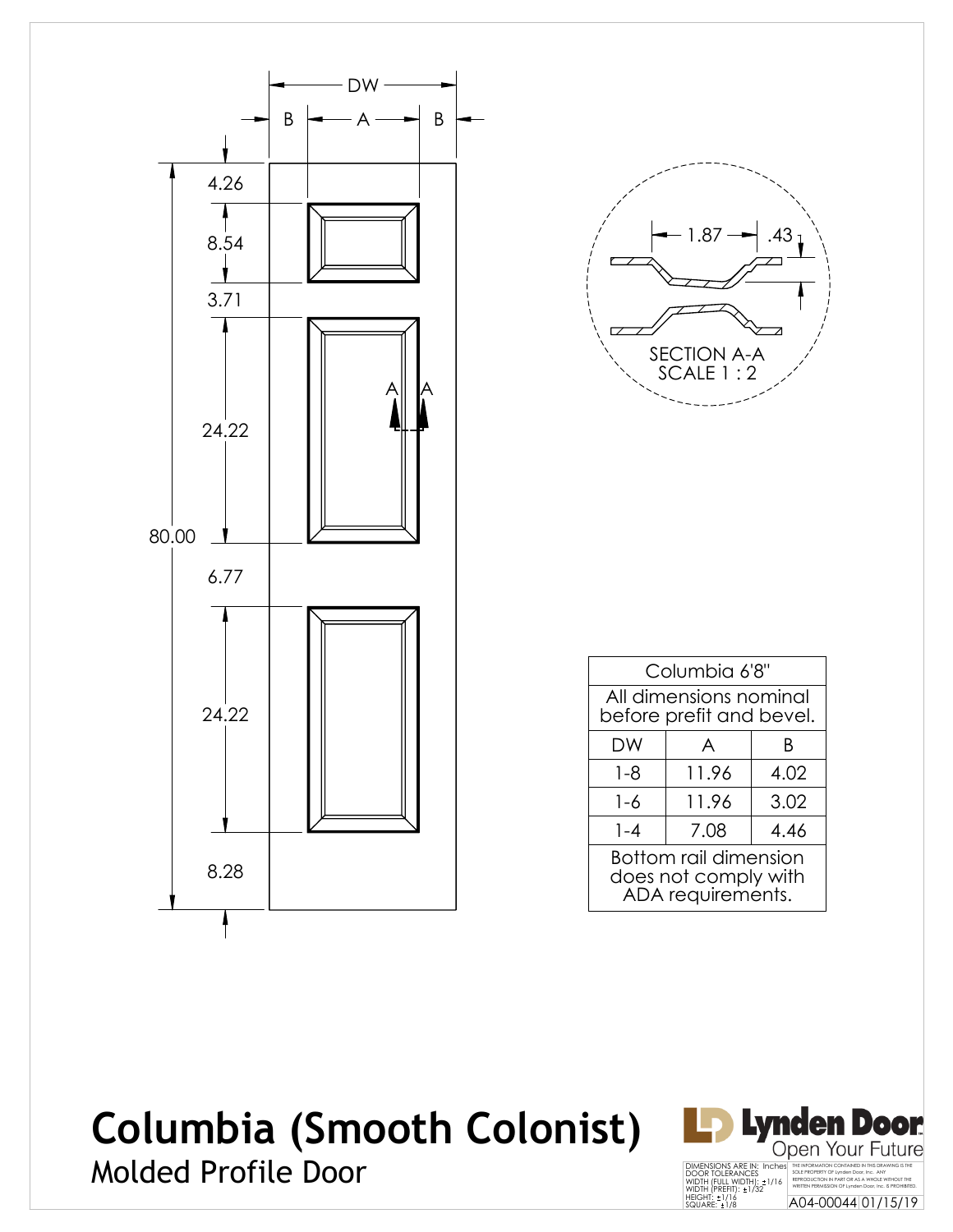



| Columbia 7'0"                                               |                                                    |      |      |  |
|-------------------------------------------------------------|----------------------------------------------------|------|------|--|
|                                                             | All dimensions nominal<br>before prefit and bevel. |      |      |  |
| DW                                                          | A                                                  | B    | С    |  |
| $3-0$                                                       | 11.96                                              | 3.78 | 4.15 |  |
| $2 - 10$                                                    | 9.96                                               | 3.78 | 5.15 |  |
| $2 - 8$                                                     | 9.96                                               | 3.78 | 4.15 |  |
| 2-6                                                         | 8.96                                               | 3.78 | 4.15 |  |
| $2 - 4$                                                     | 7.96                                               | 3.78 | 4.15 |  |
| $2 - 2$                                                     | 5.96                                               | 3.78 | 5.15 |  |
| $2 - 0$                                                     | 5.96                                               | 3.78 | 4.15 |  |
| $1 - 10$                                                    | 5.96                                               | 3.78 | 3.15 |  |
| Bottom rail dimension<br>complies with ADA<br>requirements. |                                                    |      |      |  |

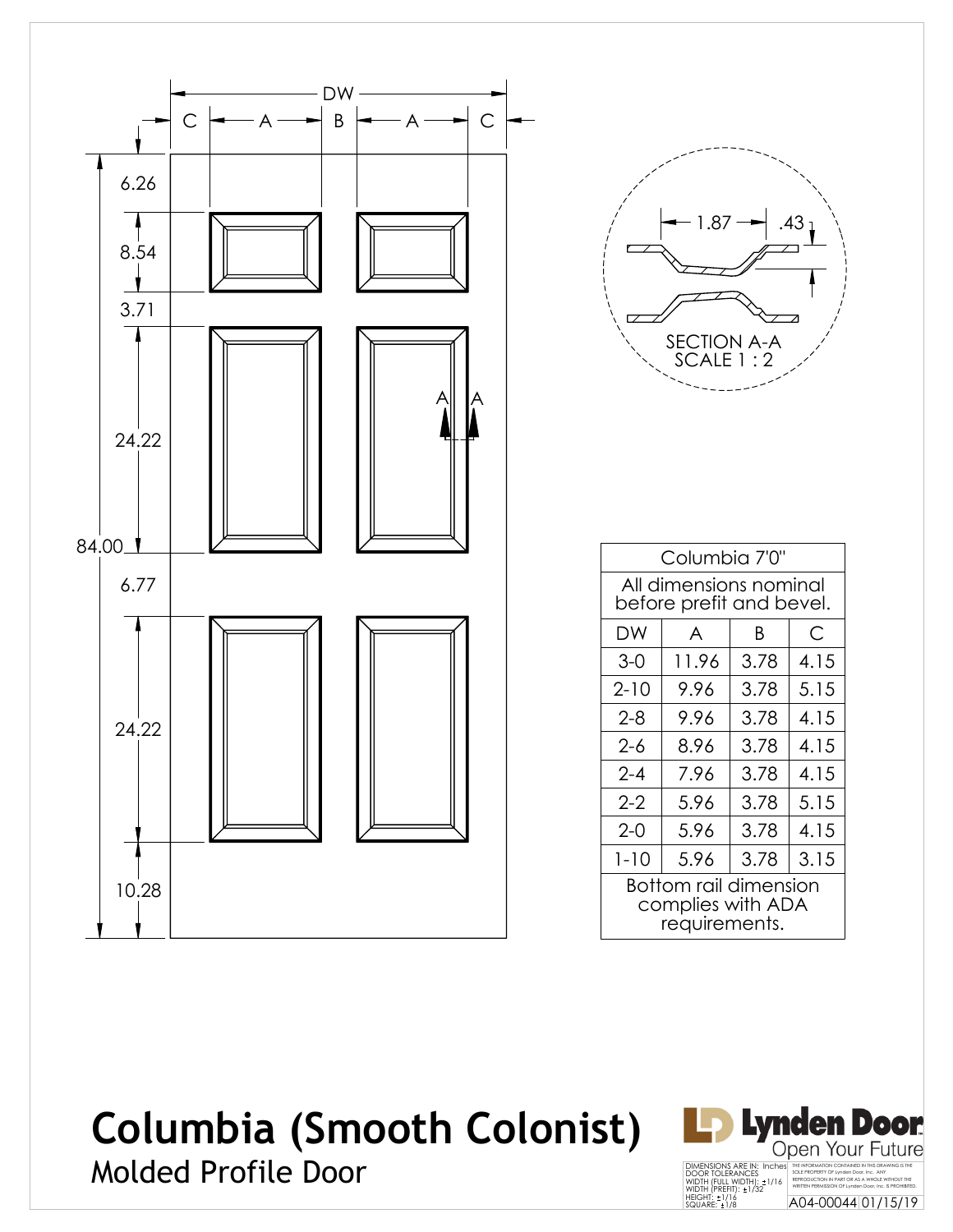

| 43<br>1.87                      |
|---------------------------------|
|                                 |
|                                 |
| <b>SECTION A-A</b><br>SCALE 1:2 |
|                                 |

|                                                              | Columbia 7'0"                                      |  |  |  |  |
|--------------------------------------------------------------|----------------------------------------------------|--|--|--|--|
|                                                              | All dimensions nominal<br>before prefit and bevel. |  |  |  |  |
| DW                                                           | A<br>B                                             |  |  |  |  |
| 4.02<br>11.96<br>1-8                                         |                                                    |  |  |  |  |
| 3.02<br>11.96<br>1-6                                         |                                                    |  |  |  |  |
| $1 - 4*$<br>7.08<br>4.46                                     |                                                    |  |  |  |  |
| Bottom rail dimension<br>complies with ADA<br>requirements.  |                                                    |  |  |  |  |
| *Non-Stock, Contact factory for<br>pricing and availability. |                                                    |  |  |  |  |

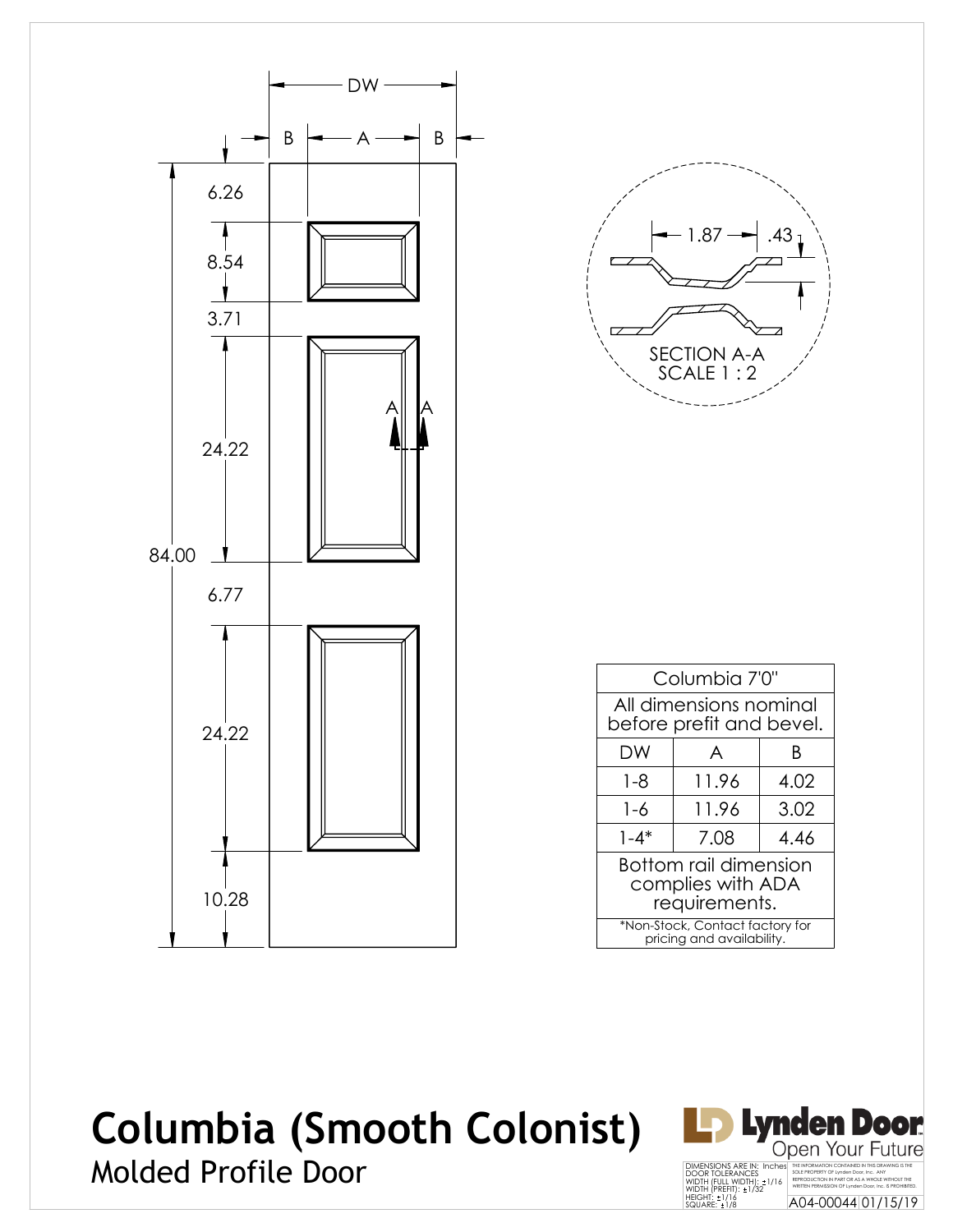



|                                                                     | Columbia 8'0" |      |      |  |  |
|---------------------------------------------------------------------|---------------|------|------|--|--|
| All dimensions nominal<br>before prefit and bevel.                  |               |      |      |  |  |
| DW                                                                  | A             | B    | С    |  |  |
| $3-0$                                                               | 11.96         | 3.78 | 4.15 |  |  |
| $2 - 10*$                                                           | 11.96         | 3.78 | 3.15 |  |  |
| $2 - 8$                                                             | 9.96          | 3.78 | 4.15 |  |  |
| $2 - 6$                                                             | 8.96          | 3.78 | 4.15 |  |  |
| $2 - 4$                                                             | 7.96          | 3.78 | 4.15 |  |  |
| $2 - 2^*$                                                           | 7.96          | 3.78 | 3.15 |  |  |
| $2 - 0$                                                             | 5.96          | 3.78 | 4.15 |  |  |
| $1 - 10$<br>3.15<br>5.96<br>3.78                                    |               |      |      |  |  |
| Bottom rail dimension<br>does not comply with<br>ADA requirements.  |               |      |      |  |  |
| * Contact factory regarding availability<br>of wider stile options. |               |      |      |  |  |

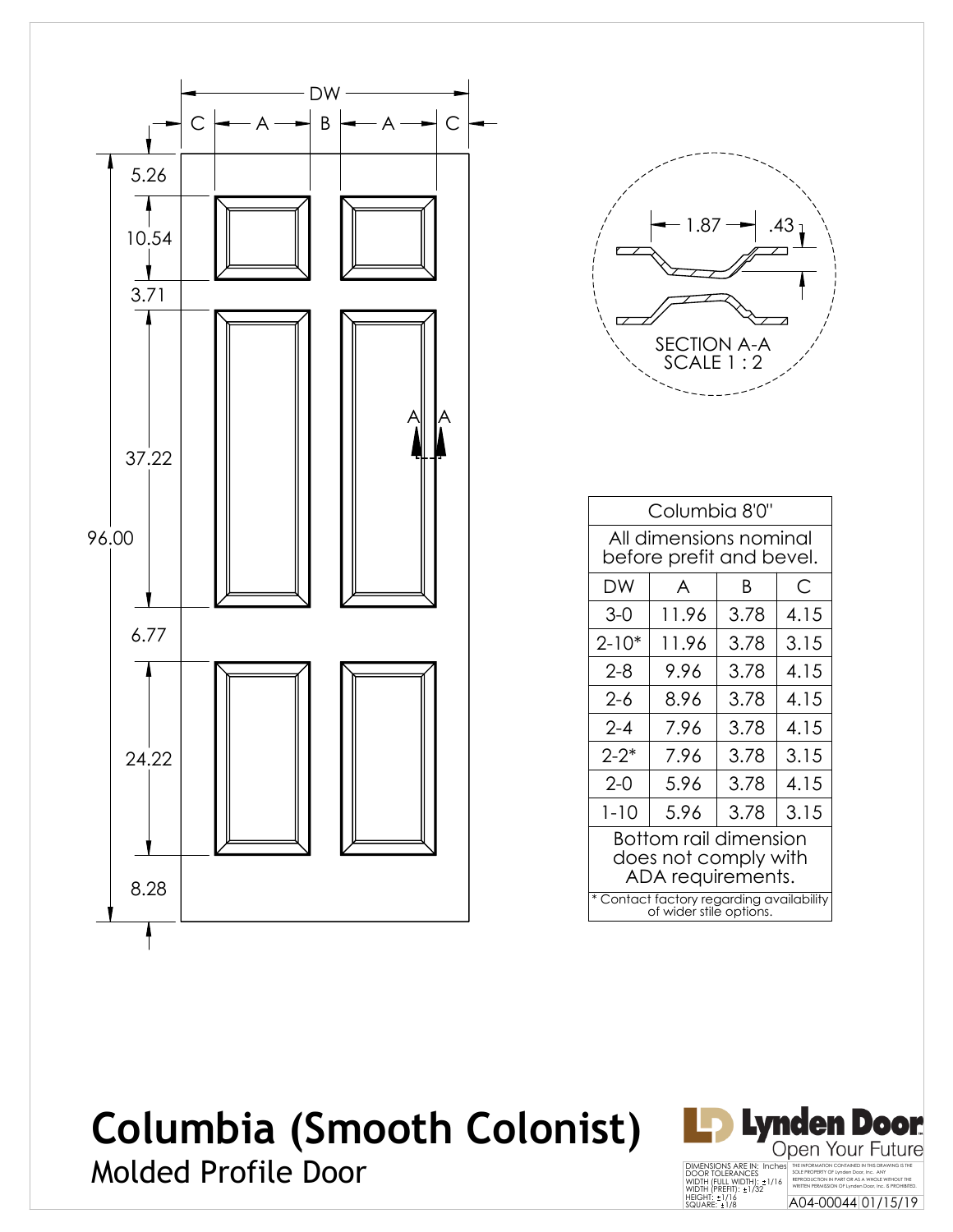



| Columbia Bifold 6'8"                                                                              |       |      |      |
|---------------------------------------------------------------------------------------------------|-------|------|------|
| ΒF                                                                                                | A     | Β    | С    |
| $3-0$                                                                                             | 11.96 | 4.02 | 1.77 |
| $2 - 8$                                                                                           | 9.96  | 4.02 | 1.77 |
| $2 - 6$                                                                                           | 8.96  | 4.02 | 1.77 |
| $2 - 4$                                                                                           | 7.96  | 4.02 | 1.77 |
| $2-0$                                                                                             | 5.96  | 4.02 | 1.77 |
| $1 - 8$                                                                                           | 5.96  | 2.02 | 1.77 |
| 1-6                                                                                               | 5.96  | 1.77 | 1.02 |
| Use of heavy duty hardware<br>may require additional<br>undercut. Lynden Door<br>standard is 3/4" |       |      |      |

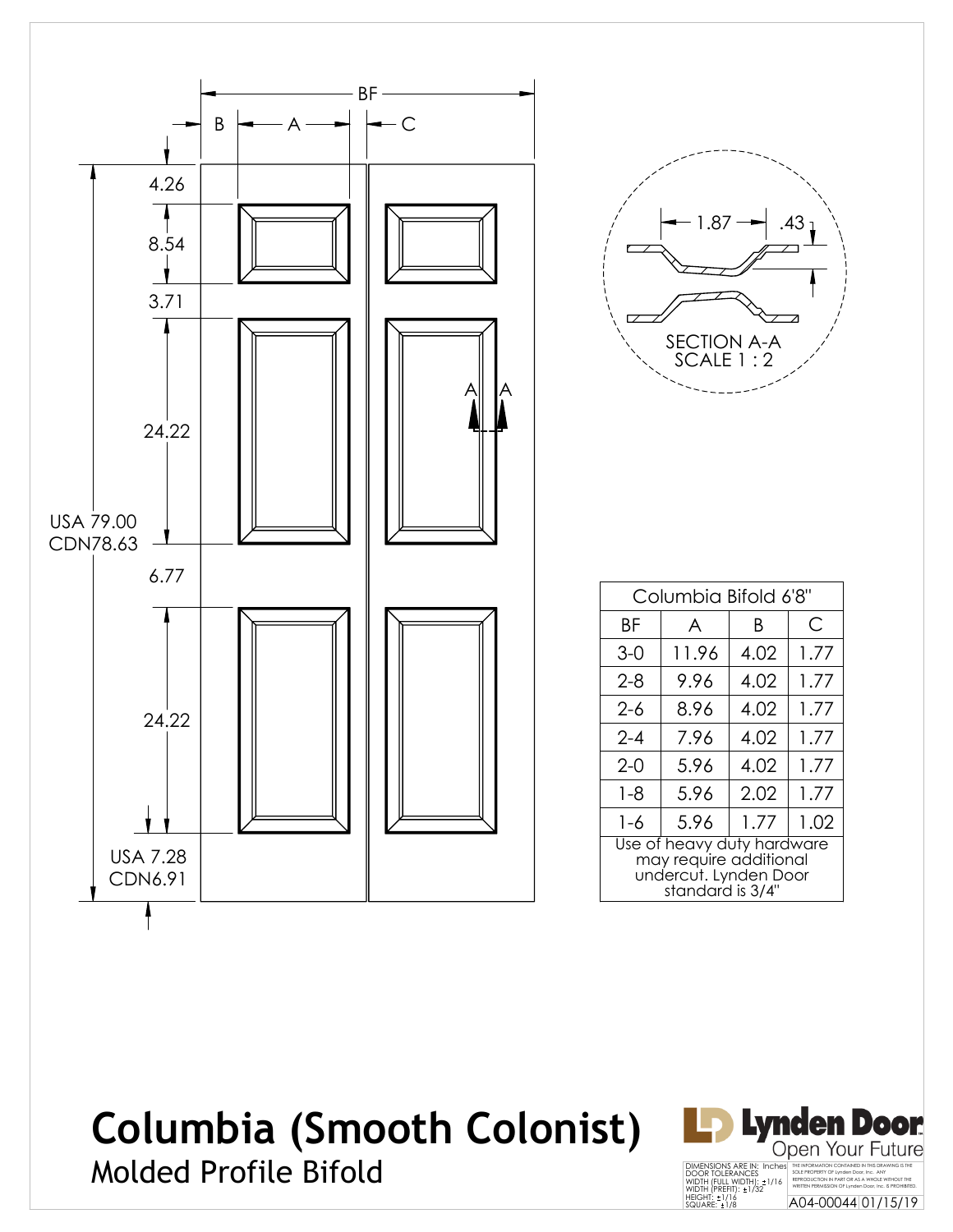



| Columbia Bifold 7'0"                                                                              |       |      |      |
|---------------------------------------------------------------------------------------------------|-------|------|------|
| ΒF                                                                                                | A     | B    | C    |
| $3-0$                                                                                             | 11.96 | 4.02 | 1.77 |
| $2 - 8$                                                                                           | 9.96  | 4.02 | 1.77 |
| $2 - 6$                                                                                           | 8.96  | 4.02 | 1.77 |
| $2 - 4$                                                                                           | 7.96  | 4.02 | 1.77 |
| $2 - 0$                                                                                           | 5.96  | 4.02 | 1.77 |
| $1 - 8$                                                                                           | 5.96  | 2.02 | 1.77 |
| 1-6                                                                                               | 5.96  | 1.77 | 1.02 |
| Use of heavy duty hardware<br>may require additional<br>undercut. Lynden Door<br>standard is 3/4" |       |      |      |

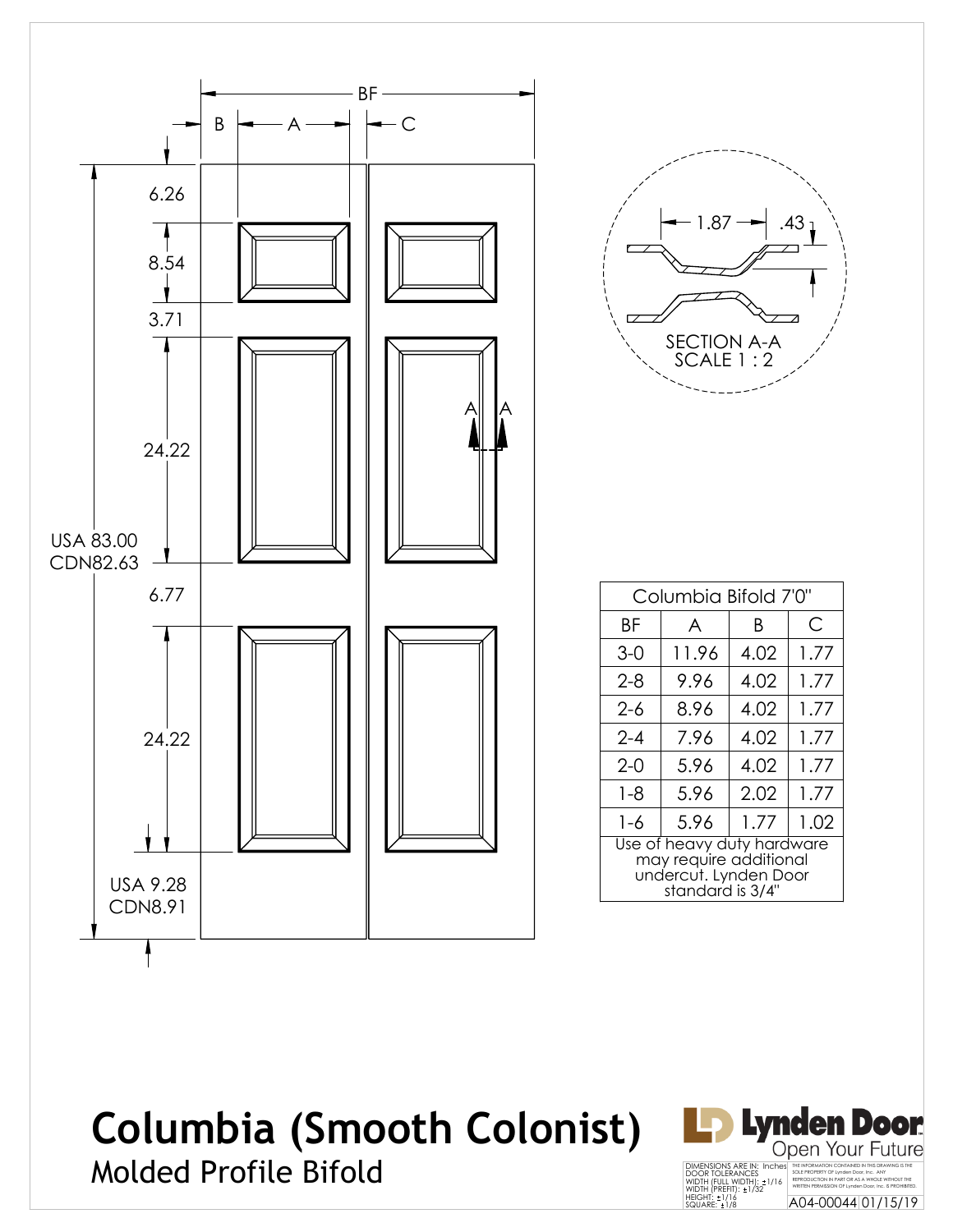![](_page_7_Figure_0.jpeg)

| .43<br>1.87                     |
|---------------------------------|
|                                 |
|                                 |
| <b>SECTION A-A</b><br>SCALE 1:2 |

| Columbia Bifold 8'0"                                                                              |       |      |      |
|---------------------------------------------------------------------------------------------------|-------|------|------|
| ΒF                                                                                                | A     | B    | C    |
| $3-0$                                                                                             | 11.96 | 4.02 | 1.77 |
| 2-8                                                                                               | 9.96  | 4.02 | 1.77 |
| $2 - 6$                                                                                           | 8.96  | 4.02 | 1.77 |
| $2 - 4$                                                                                           | 7.96  | 4.02 | 1.77 |
| $2-0$                                                                                             | 5.96  | 4.02 | 1.77 |
| $1 - 8$                                                                                           | 5.96  | 2.02 | 1.77 |
| $1 - 6$                                                                                           | 5.96  | 1.77 | 1.02 |
| Use of heavy duty hardware<br>may require additional<br>undercut. Lynden Door<br>standard is 3/4" |       |      |      |

![](_page_7_Picture_4.jpeg)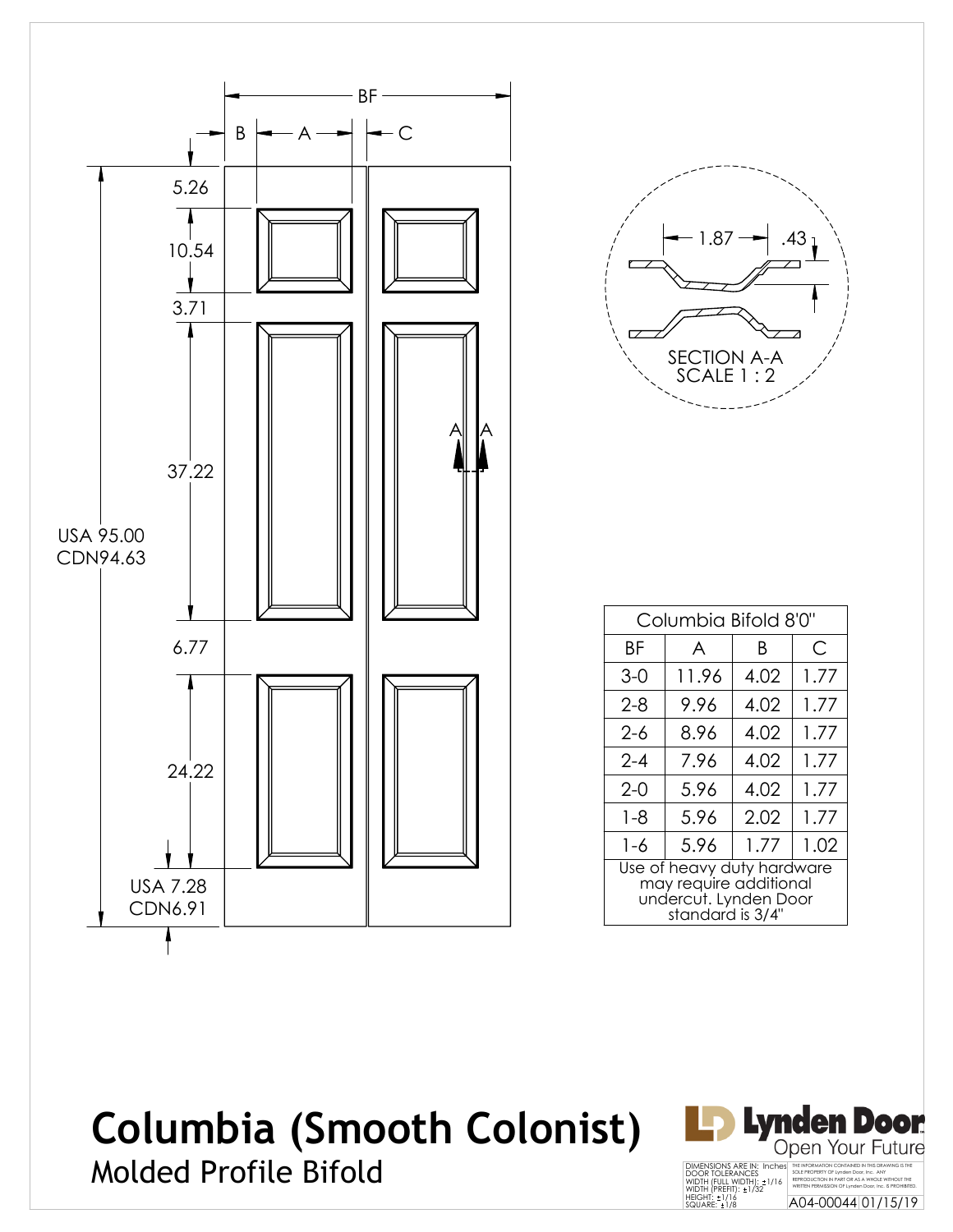![](_page_8_Figure_0.jpeg)

![](_page_8_Picture_1.jpeg)

| Bonneville 6'8"                                                           |                                                    |      |      |  |
|---------------------------------------------------------------------------|----------------------------------------------------|------|------|--|
|                                                                           | All dimensions nominal<br>before prefit and bevel. |      |      |  |
| DW                                                                        | A                                                  | B    | С    |  |
| $3-0$                                                                     | 11.96                                              | 3.78 | 4.15 |  |
| $2 - 10$                                                                  | 9.96                                               | 3.78 | 5.15 |  |
| $2 - 8$                                                                   | 9.96                                               | 3.78 | 4.15 |  |
| $2 - 6$                                                                   | 8.96                                               | 3.78 | 4.15 |  |
| $2 - 4$                                                                   | 7.96                                               | 3.78 | 4.15 |  |
| $2 - 2$                                                                   | 5.96                                               | 3.78 | 5.15 |  |
| $2 - 0$                                                                   | 5.96                                               | 3.78 | 4.15 |  |
| $1 - 10$                                                                  | 5.96                                               | 3.78 | 3.15 |  |
| <b>Bottom rail dimension</b><br>does not comply with<br>ADA requirements. |                                                    |      |      |  |

DIMENSIONS ARE IN: Inches<br>DOOR TOLERANCES<br>WIDTH (FULL WIDTH): ±1/16<br>WIDTH (PREFIT): ±1/32<br>HEIGHT: ±1/16<br>SQUARE: ±1/8

THE INFORMATION CONTAINED IN THIS DRAWING IS THE<br>SOLE PROPERTY OF Lynden Door, Inc. ANY<br>REPRODUCTION IN PART OR AS A WHOLE WITHOUT THE<br>WRITTEN PERMISSION OF Lynden Door, Inc. IS PROHIBITED. A04-00044 01/15/19

## **Bonneville (Textured Colonist)**

Molded Profile Door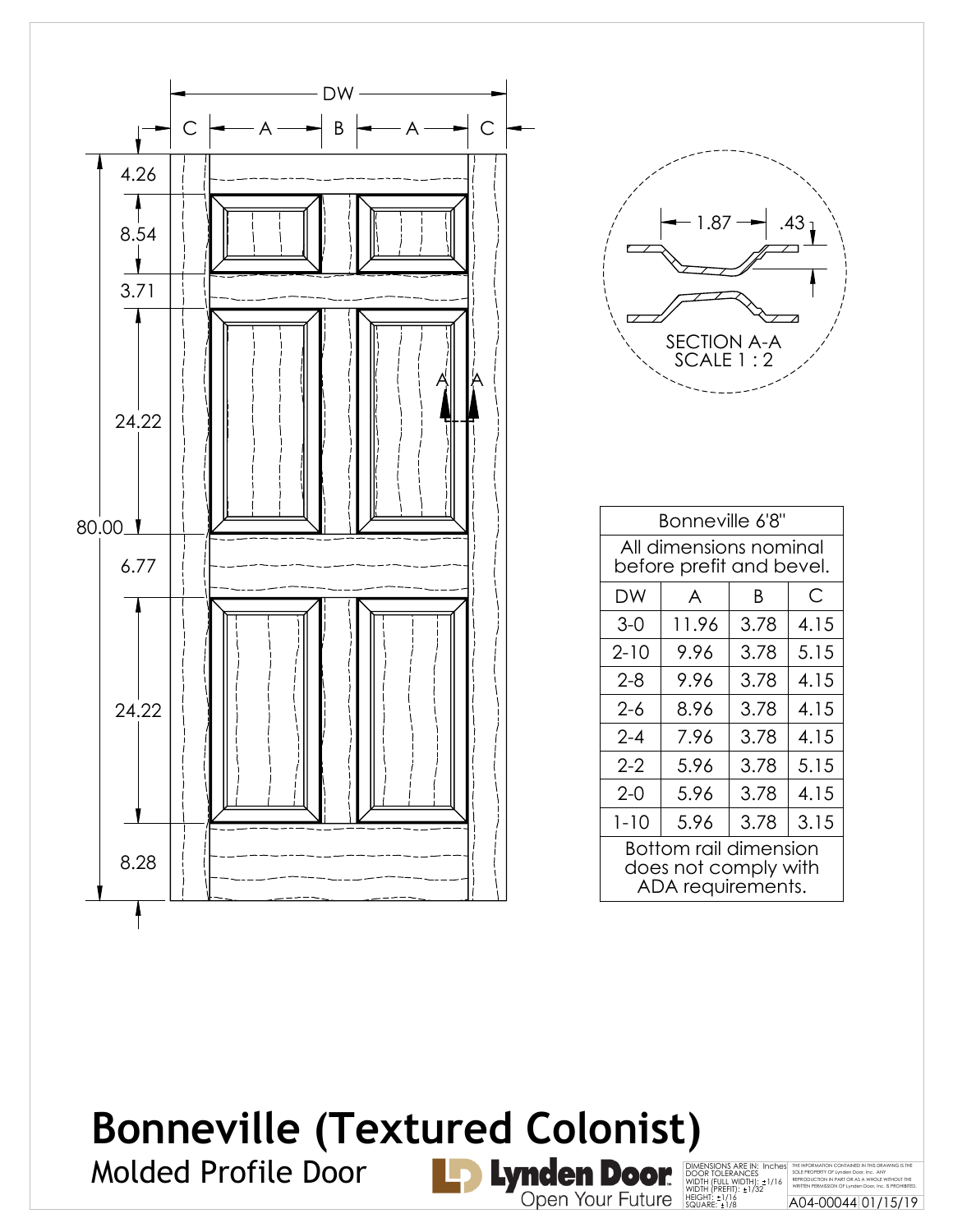![](_page_9_Figure_0.jpeg)

![](_page_9_Picture_1.jpeg)

| Bonneville 6'8"                                                    |       |      |  |
|--------------------------------------------------------------------|-------|------|--|
| All dimensions nominal<br>before prefit and bevel.                 |       |      |  |
| DW                                                                 | A     | B    |  |
| $1 - 8$                                                            | 11.96 | 4.02 |  |
| $1 - 6$                                                            | 11.96 | 3.02 |  |
| $1 - 4$                                                            | 7.08  | 4.46 |  |
| Bottom rail dimension<br>does not comply with<br>ADA requirements. |       |      |  |

#### **Bonneville (Textured Colonist)**Molded Profile Door

![](_page_9_Picture_4.jpeg)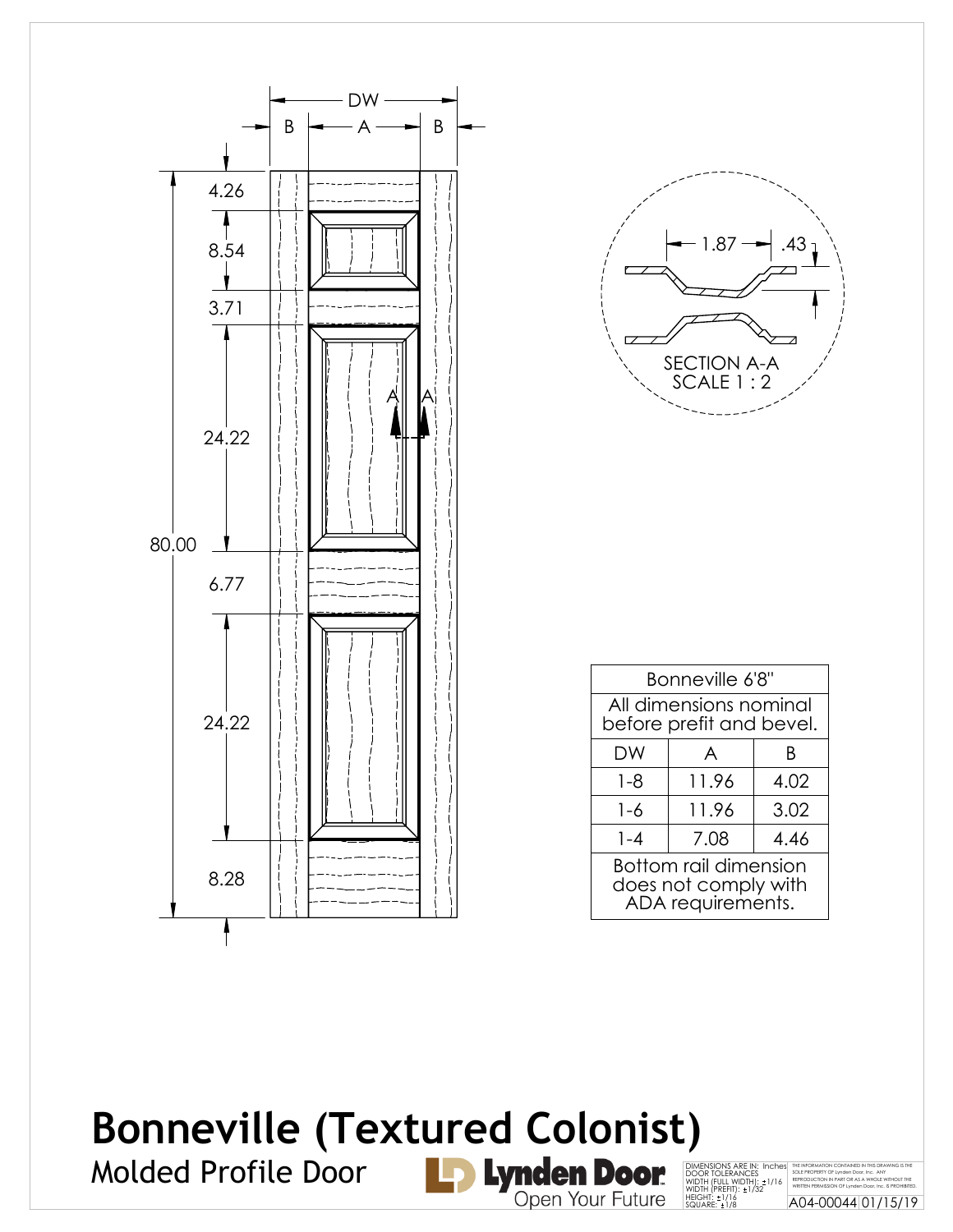![](_page_10_Figure_0.jpeg)

![](_page_10_Picture_1.jpeg)

| Bonneville 7'0"                                                     |             |      |      |  |
|---------------------------------------------------------------------|-------------|------|------|--|
| All dimensions nominal<br>before prefit and bevel.                  |             |      |      |  |
| DW                                                                  | С<br>A<br>B |      |      |  |
| $3-0$                                                               | 11.96       | 3.78 | 4.15 |  |
| $2 - 10$                                                            | 9.96        | 3.78 | 5.15 |  |
| $2 - 8$                                                             | 9.96        | 3.78 | 4.15 |  |
| $2 - 6$                                                             | 8.96        | 3.78 | 4.15 |  |
| $2 - 4$                                                             | 7.96        | 3.78 | 4.15 |  |
| $2 - 2^*$                                                           | 7.96        | 3.78 | 4.15 |  |
| $2 - 0$                                                             | 5.96        | 3.78 | 4.15 |  |
| $1 - 10$                                                            | 5.96        | 3.78 | 3.15 |  |
| Bottom rail dimension<br>complies with ADA<br>requirements.         |             |      |      |  |
| * Contact factory regarding availability<br>of wider stile options. |             |      |      |  |

## **Bonneville (Textured Colonist)**<br>Molded Profile Door<br>Note of Tan Molden Door Molded Profile Door

![](_page_10_Picture_4.jpeg)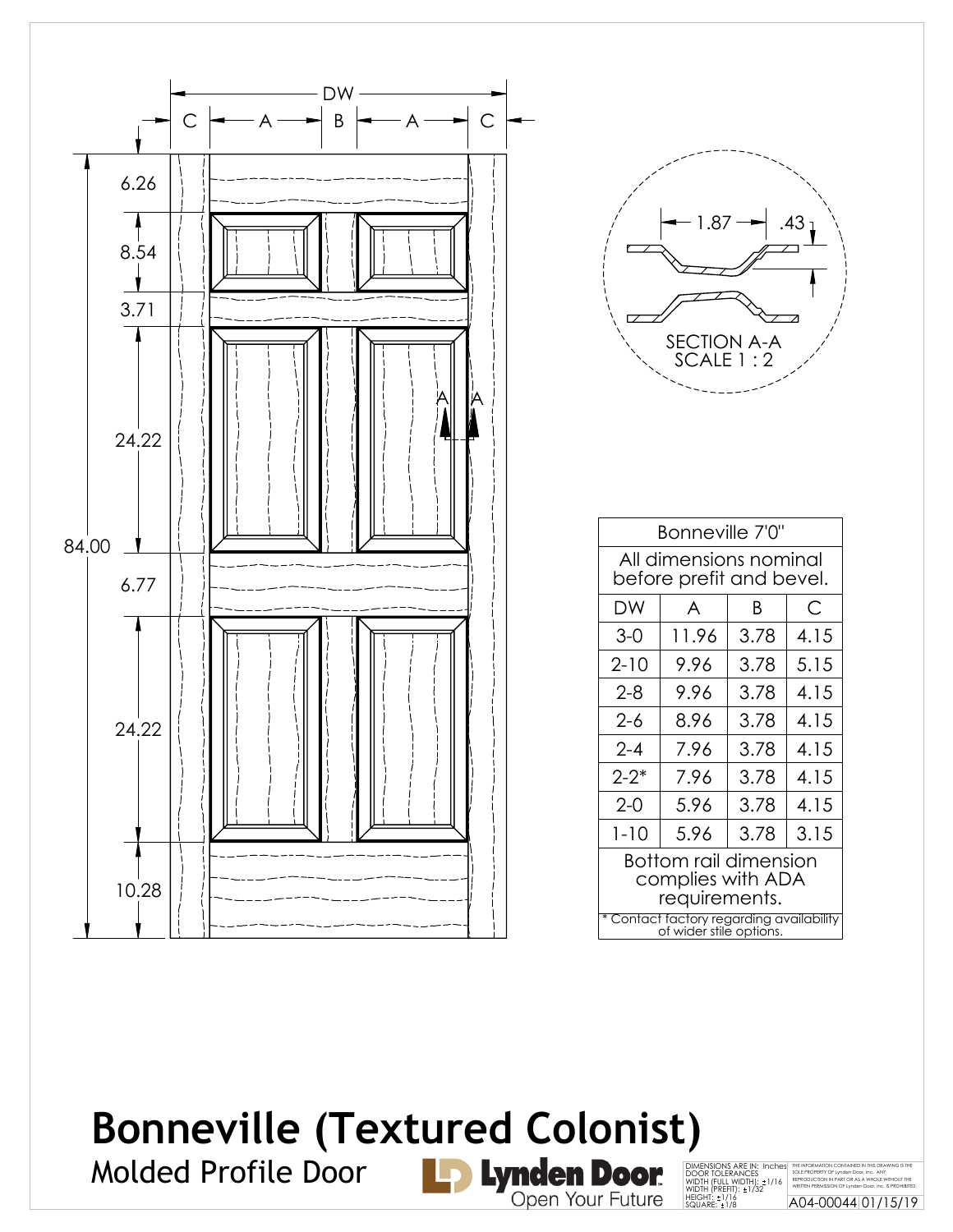![](_page_11_Figure_0.jpeg)

![](_page_11_Picture_1.jpeg)

|                                                                     | Bonneville 8'0" |      |      |  |
|---------------------------------------------------------------------|-----------------|------|------|--|
| All dimensions nominal<br>before prefit and bevel.                  |                 |      |      |  |
| DW                                                                  | A               | B    | С    |  |
| $3-0$                                                               | 11.96           | 3.78 | 4.15 |  |
| $2 - 10*$                                                           | 11.96           | 3.78 | 3.15 |  |
| $2 - 8$                                                             | 9.96            | 3.78 | 4.15 |  |
| $2 - 6$                                                             | 8.96            | 3.78 | 4.15 |  |
| $2 - 4$                                                             | 7.96            | 3.78 | 4.15 |  |
| $2 - 2^*$                                                           | 7.96            | 3.78 | 3.15 |  |
| $2 - 0$                                                             | 5.96            | 3.78 | 4.15 |  |
| $1 - 10$                                                            | 5.96            | 3.78 | 3.15 |  |
| Bottom rail dimension<br>does not comply with<br>ADA requirements.  |                 |      |      |  |
| * Contact factory regarding availability<br>of wider stile options. |                 |      |      |  |

THE INFORMATION CONTAINED IN THIS DRAWING IS THE<br>SOLE PROPERTY OF Lynden Door, Inc. ANY<br>REPRODUCTION IN PART OR AS A WHOLE WITHOUT THE<br>WRITTEN PERMISSION OF Lynden Door, Inc. IS PROHIBITED. A04-00044 01/15/19

DIMENSIONS ARE IN: Inches<br>DOOR TOLERANCES<br>WIDTH (FULL WIDTH): ±1/16<br>WIDTH (PREFIT): ±1/32<br>HEIGHT: ±1/16<br>SQUARE: ±1/8

# **Bonneville (Textured Colonist)**<br>Molded Profile Door<br>Noted Profile Door

Molded Profile Door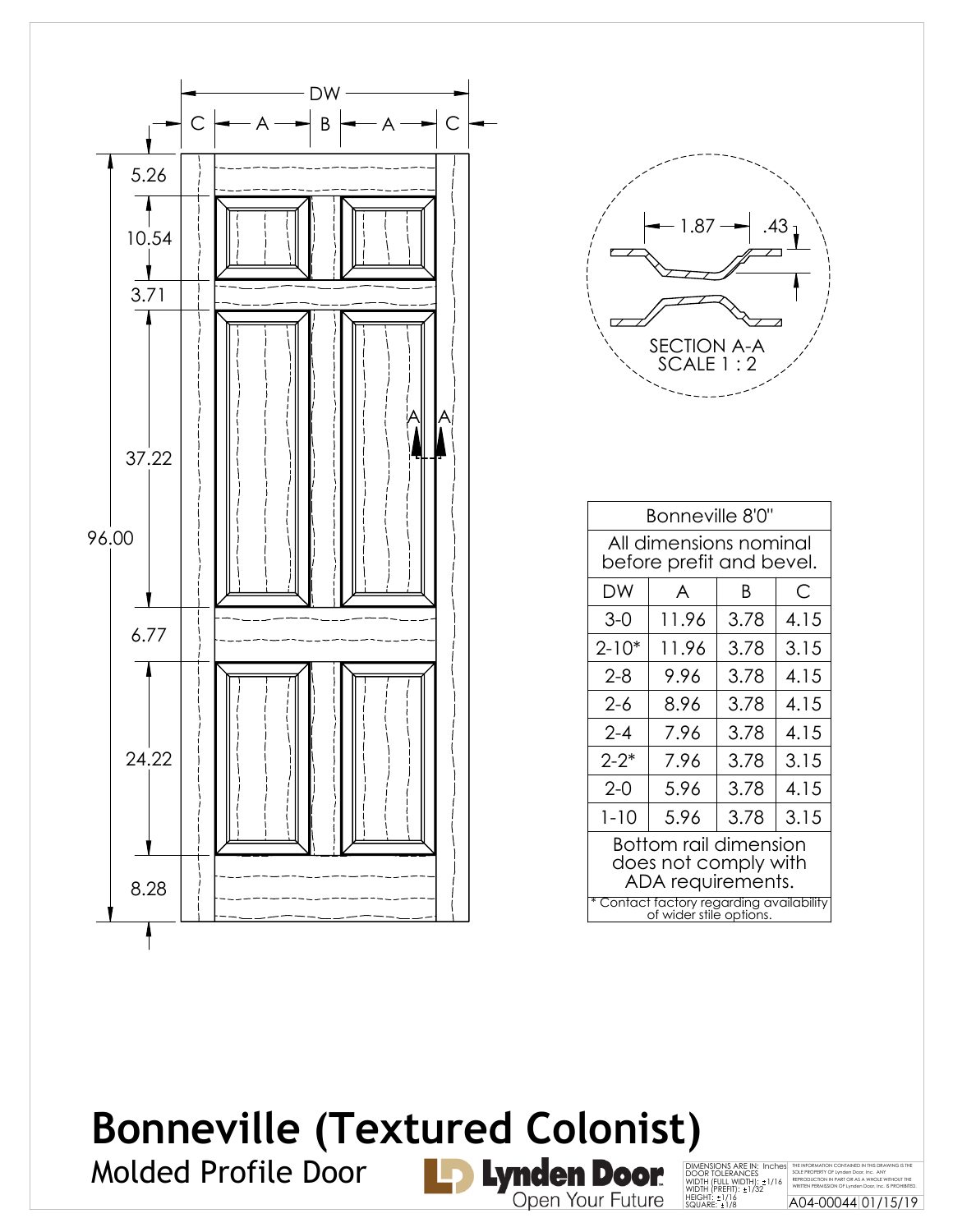![](_page_12_Figure_0.jpeg)

![](_page_12_Figure_1.jpeg)

| Bonneville Bifold 6'8"                                                                            |       |      |      |
|---------------------------------------------------------------------------------------------------|-------|------|------|
| ΒF                                                                                                | A     | B    | С    |
| $3-0$                                                                                             | 11.96 | 4.02 | 1.77 |
| $2 - 8$                                                                                           | 9.96  | 4.02 | 1.77 |
| $2 - 6$                                                                                           | 8.96  | 4.02 | 1.77 |
| $2 - 4$                                                                                           | 7.96  | 4.02 | 1.77 |
| $2 - 0$                                                                                           | 5.96  | 4.02 | 1.77 |
| $1 - 8$                                                                                           | 5.96  | 2.02 | 1.77 |
| 1-6                                                                                               | 4.81  | 2.91 | 1.03 |
| Use of heavy duty hardware<br>may require additional<br>undercut. Lynden Door<br>standard is 3/4" |       |      |      |

THE INFORMATION CONTAINED IN THIS DRAWING IS THE<br>SOLE PROPERTY OF Lynden Door, Inc. ANY<br>REPRODUCTION IN PART OR AS A WHOLE WITHOUT THE<br>WRITTEN PERMISSION OF Lynden Door, Inc. IS PROHIBITED. A04-00044 01/15/19

## **Bonneville (Textured Colonist)**DIMENSIONS ARE IN: Inches<br>DOOR TOLERANCES<br>WIDTH (FULL WIDTH): ±1/16<br>WIDTH (PREFIT): ±1/32<br>HEIGHT: ±1/16<br>SQUARE: ±1/8

Molded Profile Bifold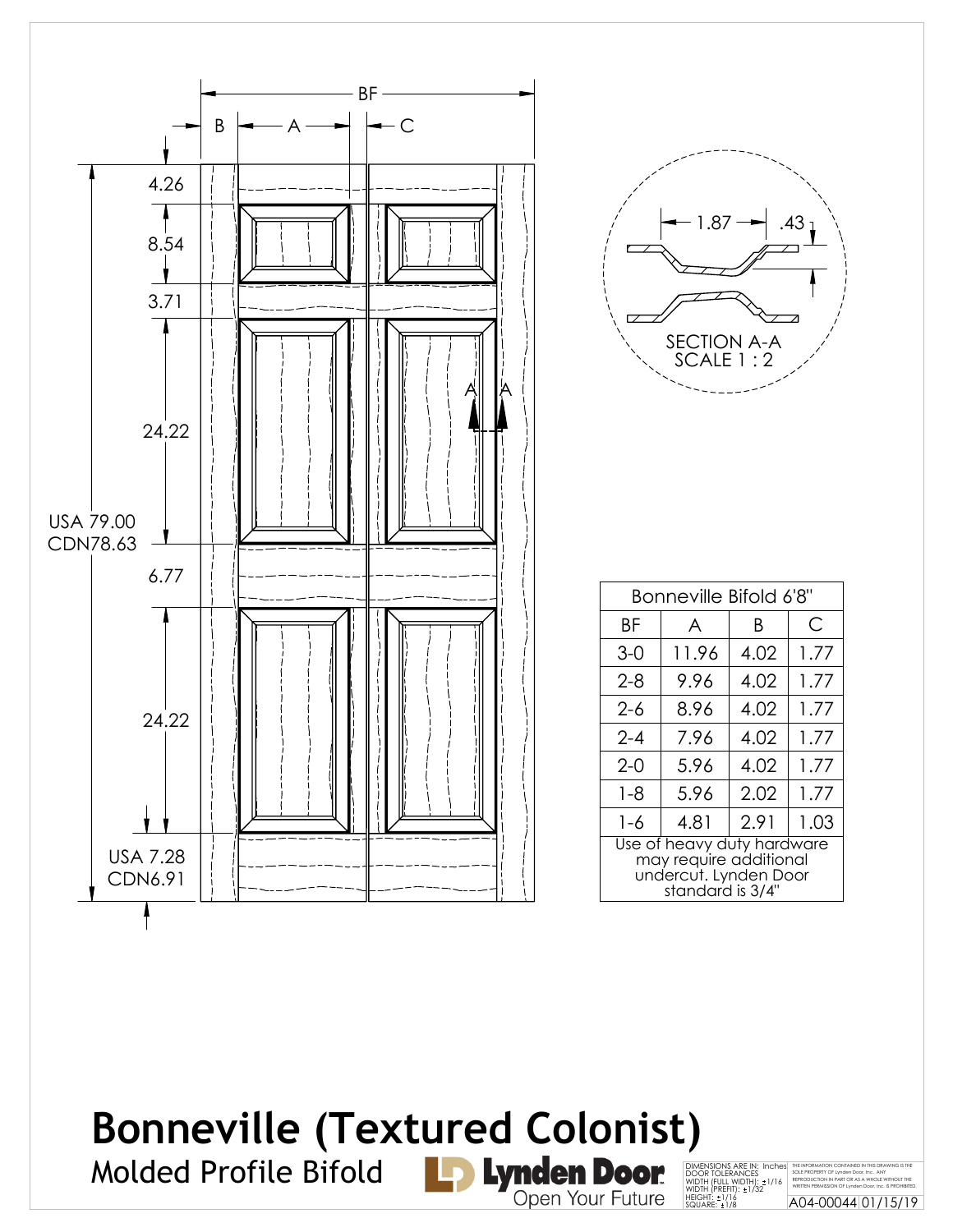![](_page_13_Figure_0.jpeg)

| 1.87                            | 43 |
|---------------------------------|----|
|                                 |    |
| <b>SECTION A-A</b><br>SCALE 1:2 |    |

| Bonneville Bifold 7'0"                                                                            |       |      |      |
|---------------------------------------------------------------------------------------------------|-------|------|------|
| ΒF                                                                                                | A     | Β    | С    |
| $3-0$                                                                                             | 11.96 | 4.02 | 1.77 |
| $2 - 8$                                                                                           | 9.96  | 4.02 | 1.77 |
| $2 - 6$                                                                                           | 8.96  | 4.02 | 1.77 |
| $2 - 4$                                                                                           | 7.96  | 4.02 | 1.77 |
| $2 - 0$                                                                                           | 5.96  | 4.02 | 1.77 |
| $1 - 8$                                                                                           | 5.96  | 2.02 | 1.77 |
| 1-6                                                                                               | 5.96  | 1.77 | 1.02 |
| Use of heavy duty hardware<br>may require additional<br>undercut. Lynden Door<br>standard is 3/4" |       |      |      |

#### **Bonneville (Textured Colonist)**Molded Profile Bifold

![](_page_13_Picture_4.jpeg)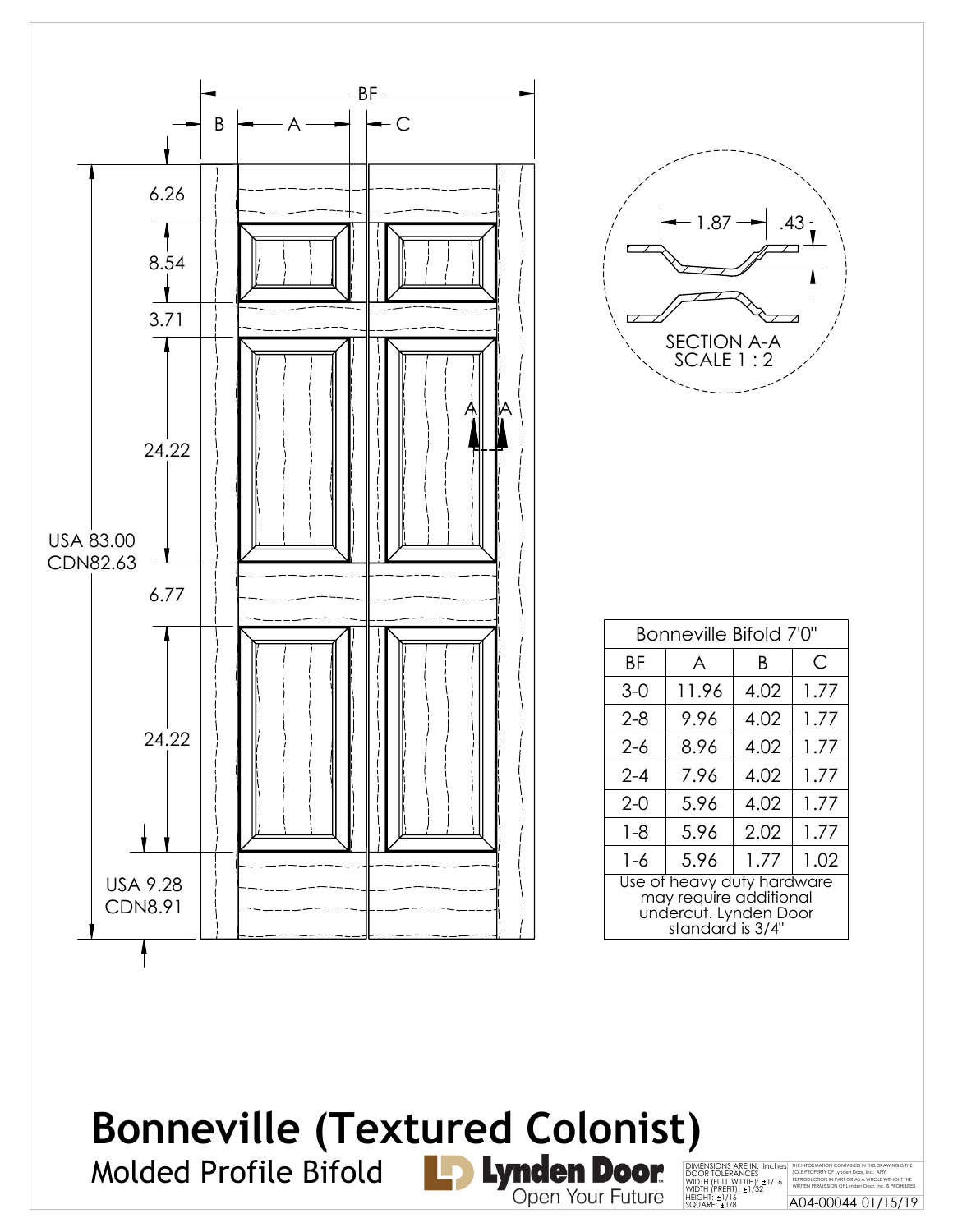![](_page_14_Figure_0.jpeg)

![](_page_14_Picture_1.jpeg)

| Bonneville Bifold 8'0"                                                                            |       |      |      |
|---------------------------------------------------------------------------------------------------|-------|------|------|
| ΒF                                                                                                | A     | Β    | С    |
| $3-0$                                                                                             | 11.96 | 4.02 | 1.77 |
| $2 - 8$                                                                                           | 9.96  | 4.02 | 1.77 |
| 2-6                                                                                               | 8.96  | 4.02 | 1.77 |
| $2 - 4$                                                                                           | 7.96  | 4.02 | 1.77 |
| $2 - 0$                                                                                           | 5.96  | 4.02 | 1.77 |
| $1 - 8$                                                                                           | 5.96  | 2.02 | 1.77 |
| $1 - 6$                                                                                           | 5.96  | 1.77 | 1.02 |
| Use of heavy duty hardware<br>may require additional<br>undercut. Lynden Door<br>standard is 3/4" |       |      |      |

THE INFORMATION CONTAINED IN THIS DRAWING IS THE<br>SOLE PROPERTY OF Lynden Door, Inc. ANY<br>REPRODUCTION IN PART OR AS A WHOLE WITHOUT THE<br>WRITTEN PERMISSION OF Lynden Door, Inc. IS PROHIBITED. A04-00044 01/15/19

### **Bonneville (Textured Colonist)**DIMENSIONS ARE IN: Inches<br>DOOR TOLERANCES<br>WIDTH (FULL WIDTH): ±1/16<br>WIDTH (PREFIT): ±1/32<br>HEIGHT: ±1/16<br>SQUARE: ±1/8

Molded Profile Bifold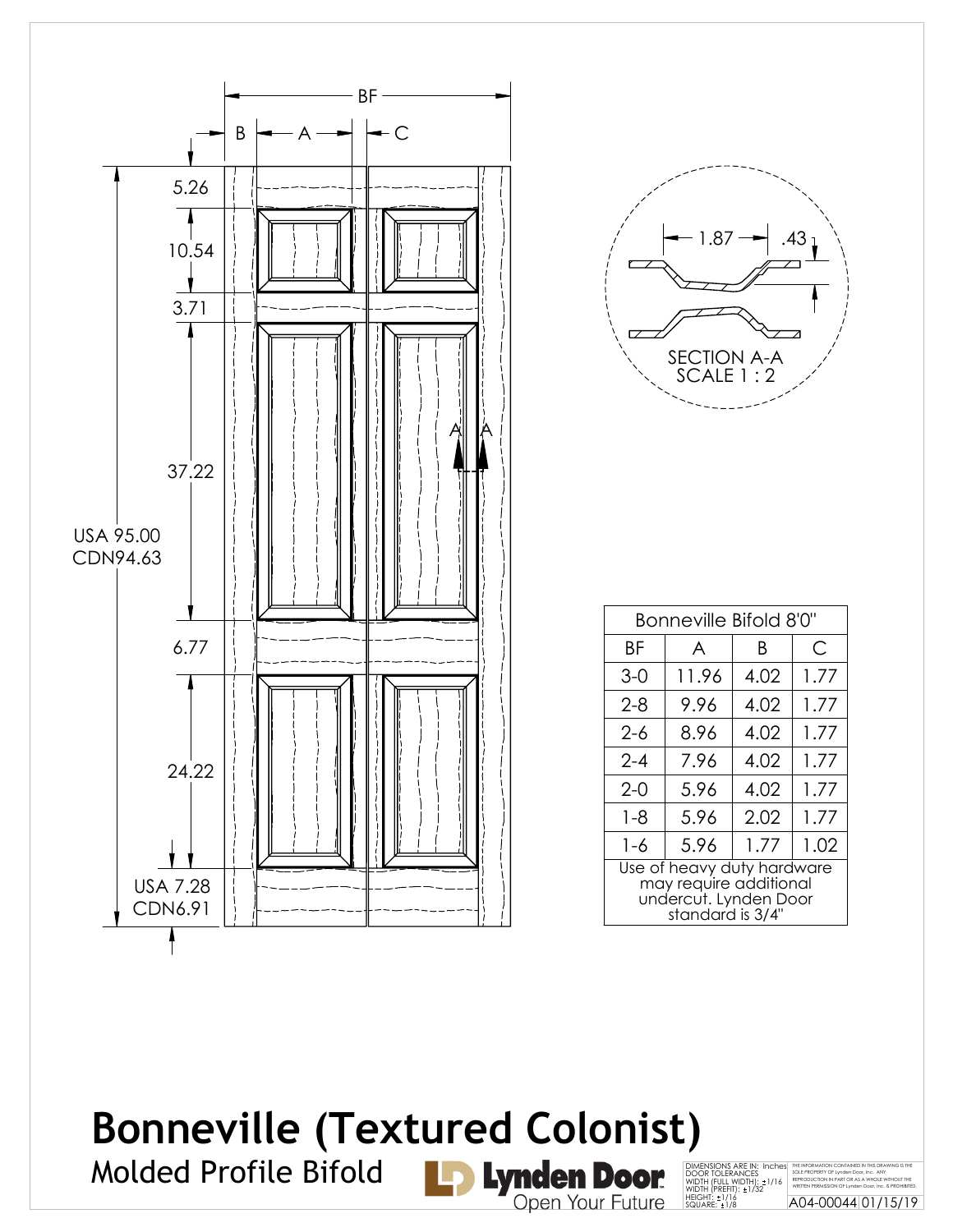![](_page_15_Figure_0.jpeg)

## **Cameron (Commercial Colonist)**

Molded Profile Door

THE INFORMATION CONTAINED IN THIS DRAWING IS THE<br>SOLE PROPERTY OF Lynden Door, Inc. ANY<br>REPRODUCTION IN PART OR AS A WHOLE WITHOUT THE<br>WRITTEN PERMISSION OF Lynden Door, Inc. IS PROHIBITED. A04-00044 01/15/19 DIMENSIONS ARE IN: Inches<br>DOOR TOLERANCES<br>WIDTH (FULL WIDTH): ±1/16<br>WIDTH (PREFIT): ±1/32<br>HEIGHT: ±1/16<br>SQUARE: ±1/8